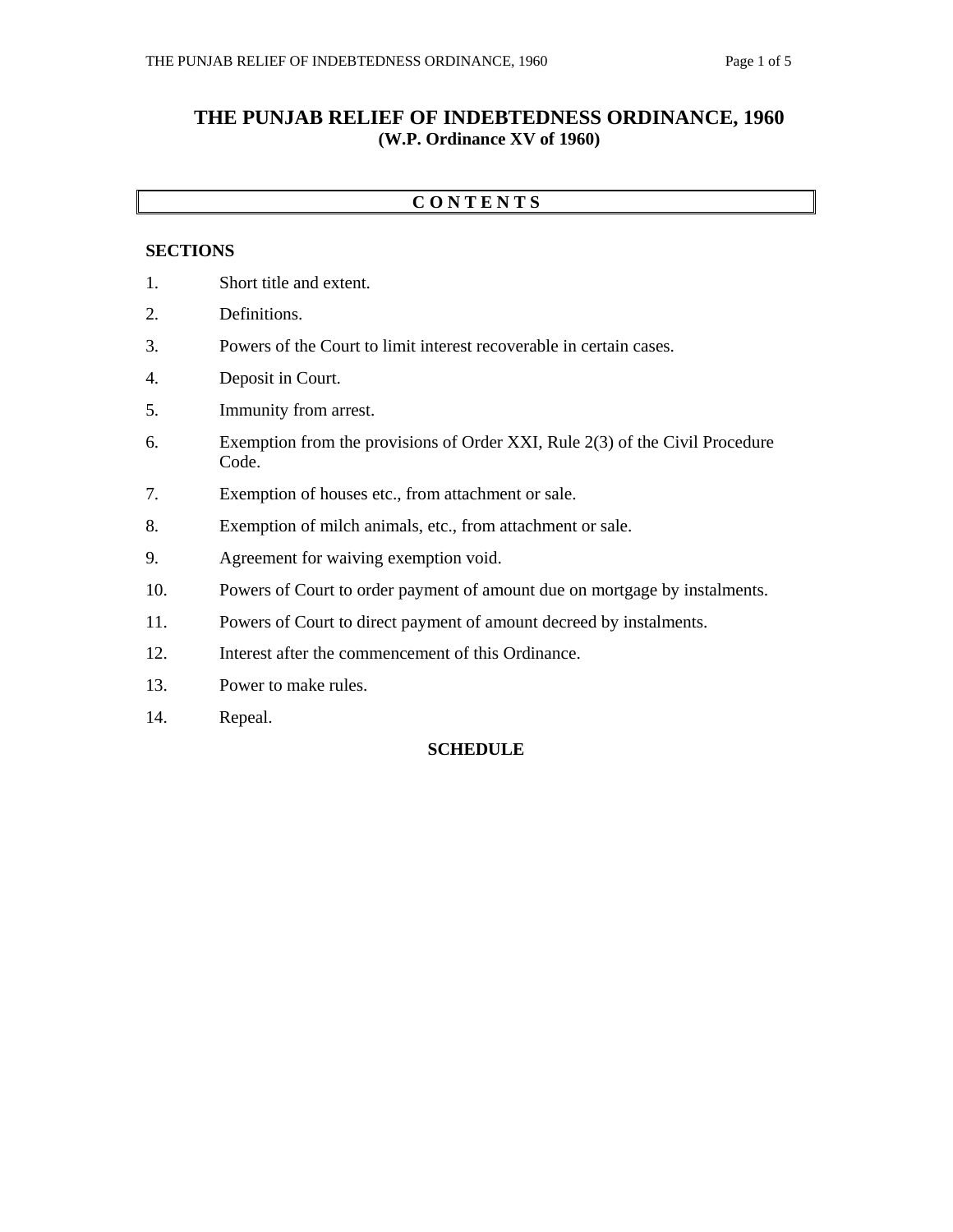# 1 **THE** <sup>2</sup> **[PUNJAB] RELIEF OF INDEBTEDNESS ORDINANCE, 1960 (W.P. Ordinance XV of 1960)**

[27 April 1960]

### *An Ordinance to amend and consolidate the law relating to the relief of indebtedness in the*  **Province of** <sup>3</sup>[the Punjab]

**Preamble.—** WHEREAS it is expedient to amend and consolidate the law relating to the relief of indebtedness in the Province of  $\frac{4}{1}$  [the Punjab];

 NOW, THEREFORE, in pursuance of the Presidential Proclamation of the seventh day of October, 1958, and having received the previous instructions of the President, the Governor of West Pakistan is pleased, in exercise of all powers enabling him in that behalf, to make and promulgate the following Ordinance:-

**1.** Short title and extent.— (1) This Ordinance may be called the  $\frac{5}{2}$ [Punjab] Relief of Indebtedness Ordinance, 1960.

 $\frac{6}{2}$ [(2) [(2) It extends to the whole of the Province of  $\frac{1}{2}$ [the Punjab], except the Tribal Areas.]

 **2. Definitions.—** In this Ordinance, unless the context otherwise requires, the following expressions shall have the meanings hereby respectively assigned to them, that is to say—

- (*a*) "Court" or "Civil Court" includes a Court of insolvency, a receiver appointed under the Provincial Insolvency Act,  $1920^8$ , and an arbitrator appointed with the consent of the parties or by an order of a Court;
- (*b*) "debt" includes all liabilities of a debtor in cash or in kind, secured or unsecured, payable under a decree or order of a Civil Court or otherwise, whether mature or not, but shall not include debts incurred for the purposes of trade, arrears of wages, land-revenue or anything recoverable as arrears of land-revenue, or taxes or rates payable to Government or any local authority, or any debt which is barred by the law of limitation or a debt due to a co-operative bank, co-operative society or any banking company registered under the Companies Act,  $1913^2$ , or any bank which is a "scheduled bank" as defined in the State Bank of Pakistan Act,  $1956\frac{10}{1}$ ;
- (*c*) "debtor" means a person who owes a debt; and—
	- (*i*) who both earns his livelihood mainly by agriculture and is either a landowner or tenant of agricultural land; or
	- (*ii*) who earns his livelihood as a village artisan paid in cash or kind for work connected with agriculture; or
	- (*iii*) whose total assets do not exceed five thousand rupees;
		- *Explanation—* A debtor shall not lose his status as such—
			- (*i*) through involuntary unemployment or on account of incapacity, temporary or permanent, by bodily infirmity, or, if he is or has been in the Armed Forces of Pakistan, only on account of his pay and allowances or pension exceeding his income from agricultural sources;
			- (*ii*) by reason of the fact that he derives income by using his plough cattle for purposes of transport;
			- (*iii*) only because he does not cultivate with his own hands;
- (*d*) "interest" means rate of interest and includes the return to be made over and above what was actually lent whether the same is charged or sought to be recovered specifically by way of interest or otherwise.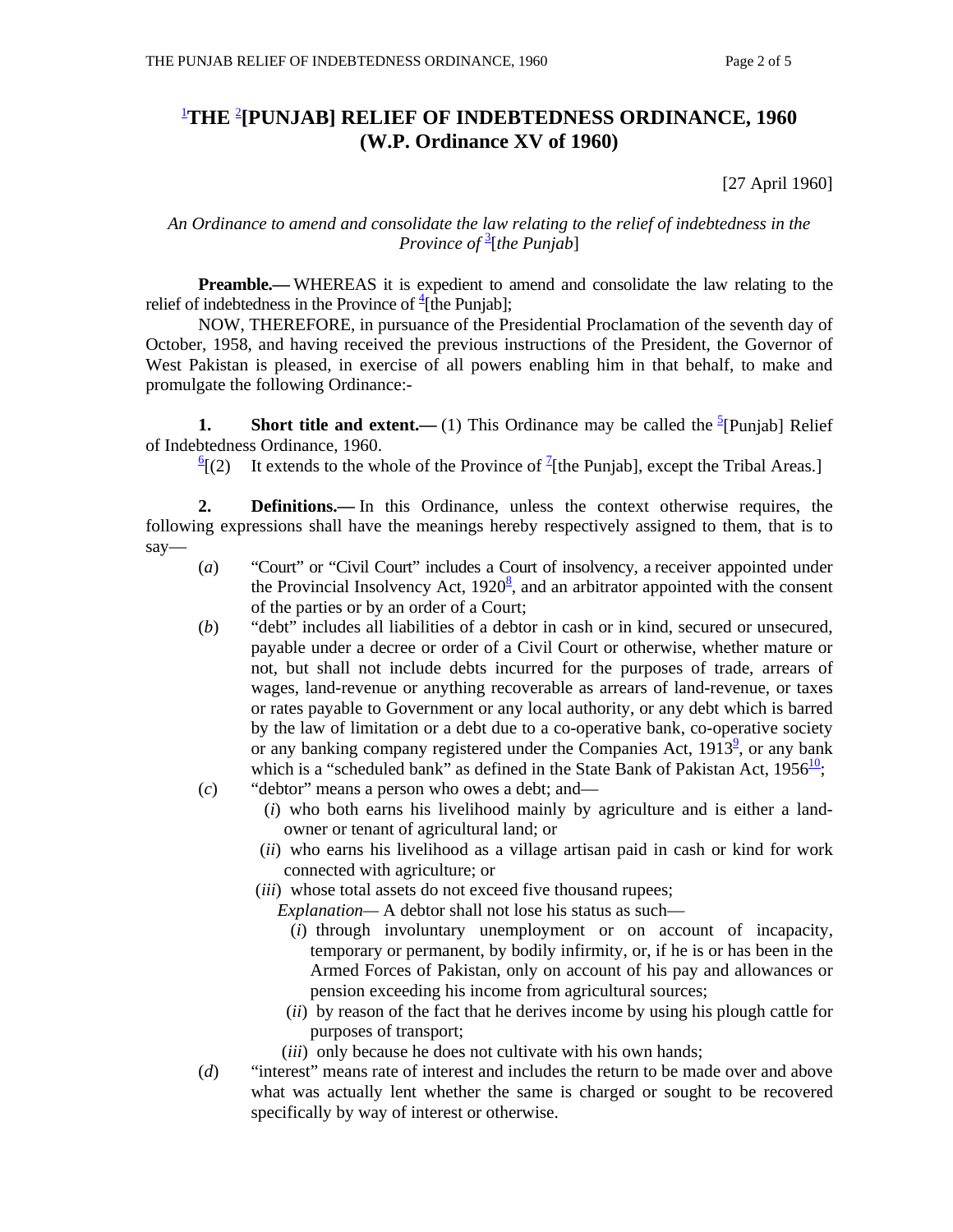**3. Powers of the Court to limit interest recoverable in certain cases.—** Notwithstanding anything contained in any agreement or any law for the time being in force, no Court shall pass or execute a decree or give effect to an award in respect of a debt for a larger sum than twice the amount of the sum found by the Court to have been actually advanced less any amount already received by the creditor.

**4. Deposit in Court.**—(1) Any person who owes money may at any time deposit in Court a sum of money in full or part payment to his creditor.

 (2) The Court, on receipt of such deposit, shall give notice thereof to the creditor and shall, on his application, pay the sum to him.

(3) From the date of such deposit, interest shall cease to run on the sum so deposited.

**5.** Immunity from arrest.— No debtor shall be arrested or imprisoned in execution of a decree for money, whether passed before or after the commencement of this Ordinance.

 **6. Exemption from the provisions of Order XXI, Rule 2(3) of the Civil Procedure Code.—**Nothing in Order XXI, Rule 2, sub-rule(3) of the Code of Civil Procedure,  $1908<sup>11</sup>$ , shall apply to an adjustment or payment made by a debtor.

 **7. Exemption of houses etc., from attachment or sale.—** Notwithstanding anything contained in the Code of Civil Procedure,  $1908^{\frac{12}{2}}$ , the houses and other buildings (with the materials and the sites thereof and the land immediately appurtenant thereto and necessary for their enjoyment) belonging to a debtor, shall not be liable to attachment or sale in execution of any decree, if such houses and other buildings are not proved by the decree holder to have been let out on rent or lent to persons other than the debtor's father, mother, wife, son, daughter, daughter-in-law, brother, sister or other dependent or left vacant for a period of a year or more:

 Provided that the protection afforded by this section shall not extend to any property specifically charged with the debt sought to be recovered.

 **8. Exemption of milch animals, etc., from attachment or sale.—** Notwithstanding anything contained in the Code of Civil Procedure,  $1908<sup>13</sup>$ , milch animals, whether in milk or in calf, kids, calves, animals used for the purpose of transport or draught, carts and open spaces or enclosures required by the debtor in case of need for tying cattle, parking carts or stacking fodder or manure shall not, if they belong to a debtor, be liable to attachment or sale in execution of any decree:

 $\frac{14}{14}$ [Provided that the protection afforded by this section shall be available to the debtor only if it is necessary for his own maintenance or that of his family.]

 **9. Agreement for waiving exemption void.—** Notwithstanding any other law for the time being in force any agreement by which a debtor agrees to waive any benefit of any exemption under section 7 or 8 shall be void.

 **10. Powers of Court to order payment of amount due on mortgage by instalments.**—Notwithstanding anything contained in any law for the time being in force or in any contract, a Court may, at the time of passing a decree in any suit relating to a mortgage by which any loan is secured, order that payment of any amount decreed in such suit shall be made in such number of instalments and on such dates and subject to such conditions as, having regard to the circumstances of the debtor and the amount of the decree, it considers fit.

 **11. Powers of Court to direct payment of amount decreed by instalments.—** Notwithstanding anything contained in any law for the time being in force or in any contract, a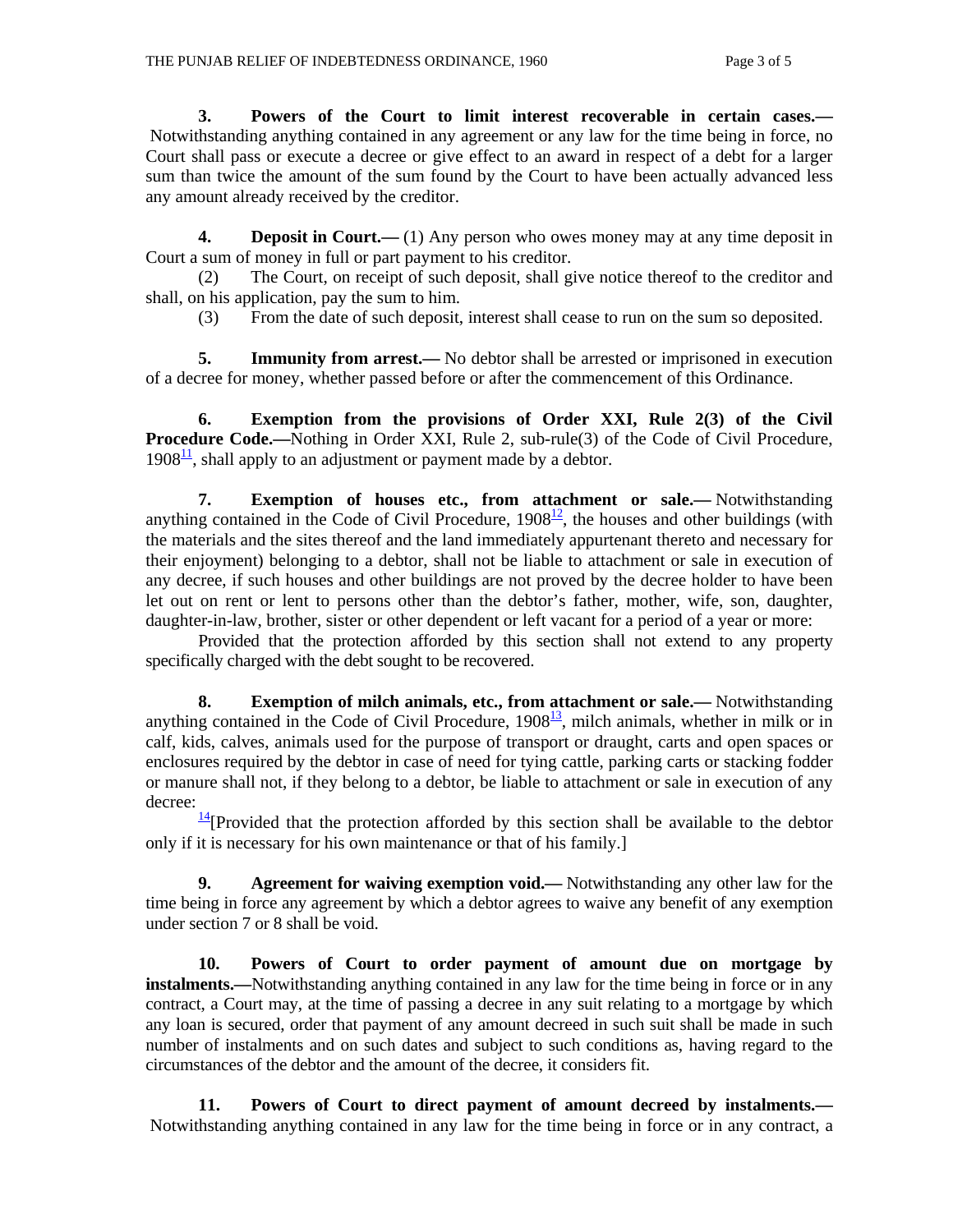Court may, at any time, on the application of a judgment debtor, after notice to the decree holder, direct that the amount of any decree, whether passed before or after the commencement of this Ordinance, in respect of a debt, including any decree in a suit relating to a mortgage by which any loan is secured, shall be paid in such number of instalments and on such dates and subject to such conditions as, having regard to the circumstances of the judgement debtor and the amount of the decree, it considers fit.

 **12. Interest after the commencement of this Ordinance.—** Government may, by notification in the official Gazette, direct that in any specified area no debtor shall be charged interest on any debt incurred by him after the date of the notification at a rate higher than that specified in the notification.

**13.** Power to make rules.—(1) Government may, after previous publication, make rules $\frac{15}{15}$  for carrying into effect the provisions of this Ordinance.

 (2) In particular and without prejudice to the generality of the foregoing powers such rules may provide—

- (*a*) for determining the Court into which moneys may be deposited under the provisions of section 4;
- (*b*) for the procedure for keeping accounts of such deposits and the manner in which notices are to be served on creditors and payments made to them.

**14. Repeal.**— The enactments specified in the Schedule are hereby repealed to the extent mentioned in the fourth column thereof.

| Year | No.                   | <b>Short Title</b>                              | <b>Extent of</b>  |
|------|-----------------------|-------------------------------------------------|-------------------|
|      |                       |                                                 | <b>Repeal</b>     |
|      | $\mathcal{D}_{\cdot}$ |                                                 |                   |
| 1934 | VII                   | The Punjab Relief of Indebtedness Act, 1934.    | Sections 30 to 36 |
| 1934 | VII                   | The Punjab Relief of Indebtedness Act, 1934, in | Sections 30 to 36 |
|      |                       | its application to the former Bahawalpur State. |                   |
| 1937 | <b>IV</b>             | The North-West Frontier Province Petty          | The whole.        |
|      |                       | Zamindars Relief Act, 1936.                     |                   |
| 1939 | IV                    | The North-West Frontier Province                | The whole.        |
|      |                       | Agriculturists Debtors' Relief Act, 1939.       |                   |
| 1940 | VIII                  | The Sind Agriculturists Relief Act, 1940        | The whole.        |

#### **SCHEDULE (***See section* **14)**

\_\_\_\_\_\_\_\_\_\_\_\_\_\_\_\_\_\_\_\_

 $\overline{a}$ 

 $\frac{5}{2}$  *Ibid.* 

 $\frac{1}{2}$  This Ordinance was promulgated by the Governor of West Pakistan on 17th March, 1960; published in the West Pakistan Gazette (Extraordinary), dated 27th April, 1960; pages 1759-93; saved and given permanent effect by Article 225 of the Constitution of the Islamic Republic of Pakistan (1962).

 $2 \text{ Substituted by the Punjab Laws (Adaptation) Order, 1974 (Pb. A.O. 1 of 1974), for "West Pakistan".}$ 

 $\frac{3}{2}$  *Ibid.* 

 $\frac{4}{ }$  *Ibid.* 

 $\frac{6}{5}$  Substituted by the West Pakistan Laws (Extension to Karachi) Ordinance, 1964 (VII of 1964).